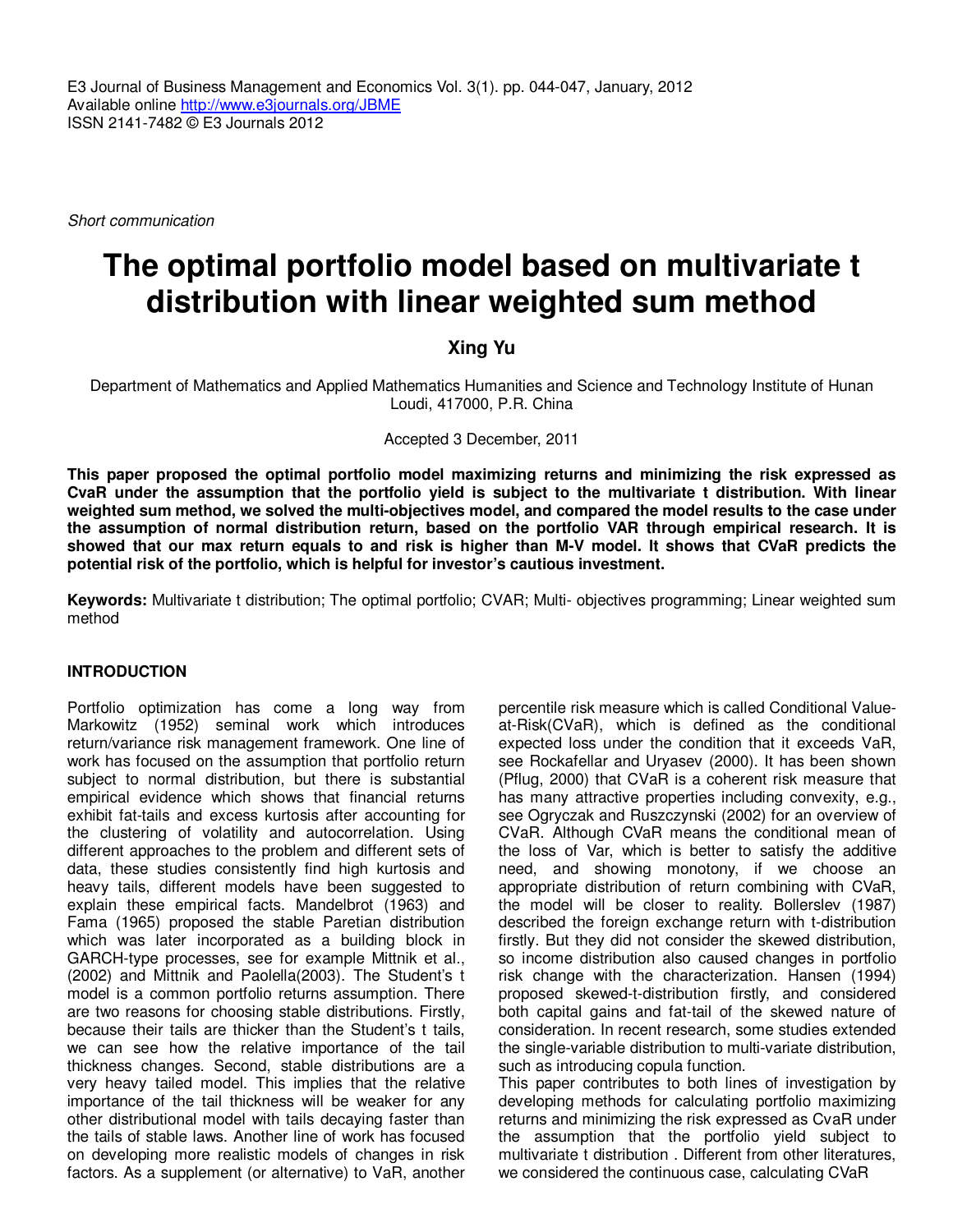formula by multivariate t distribution density function.

This paper is organized as follows. In Section 2, the notions of multivariate t distribution and CVaR are introduced. In Section 3, the optimal portfolio model is given. In Section 4, an empirical study is performed and compared the result to the case of Mean- variance model and conclusion in section 5.

#### **Multivariate t distribution**

Suppose that  $X = (T_1(\nu), T_2(\nu)$ L  $T_n(\nu)$ )

*n* = dimension student; t = distribution, with  $V =$  degrees of freedom, its probability density function is [ 5]:

$$
p(y) = \frac{\Gamma\left(\frac{V+n}{2}\right)}{\Gamma\left(\frac{V}{2}\right)\sqrt{|V|}\left(\pi V\right)^{\frac{n}{2}}} \cdot \left(1 + \frac{1}{V}\left(y-\mu\right)^{T}V^{-1}\left(y-\mu\right)\right)^{\frac{V+n}{2}} \tag{1}
$$
\n
$$
= |V|^{-\frac{1}{2}} f\left(\left(y-\mu\right)^{T} \frac{V^{-1}}{V}\left(y-\mu\right)\right)
$$
\n
$$
f\left(u\right) = \frac{\Gamma\left(\frac{V+n}{2}\right)}{\Gamma\left(\frac{V}{2}\right)\left(\pi V\right)^{\frac{n}{2}}} \cdot \left(1 + \frac{u}{V}\right)^{\frac{V+n}{2}}
$$
\nThat is:\n
$$
\left(1 + \frac{1}{V}\right)^{\frac{V+n}{2}}
$$

$$
A = \begin{pmatrix} 1 & 0 & L & 0 \\ 0 & 1 & L & 0 \\ 0 & 0 & L & 0 \\ 0 & 0 & L & 1 \end{pmatrix}, \quad \mu = (\mu_1, \mu_2 L, \mu_n),
$$

let

 $Y = AX + \mu$ ,  $V = \nu - 2$  $V = \frac{V}{V-2} A A^T$  $-2$ ,

The portfolio returns is  $R = w^T Y$  ,  $\;$  and  $E\big(R\big)$   $=$   $w^T \mu$ where  $\mu^T = (\mu_1, \mu_2)$ L  $\mu_n$  are yield vector of  $n$  assets, the investment share  $w^T = (w_1, w_2 \mathbf{L} \; w_n)$  with

$$
\sum_{i=1}^{n} w_i = 1, 0 \le w_i \le 1
$$

constraint <sup>1</sup>

Conditional Value-at-Risk

For each w, the loss  $f(w, x)$  is a random variable having a distribution induced by that of *x* . The underlying probability distribution of *x* will be assumed for convenience to have density, which we denote by:  $p(\chi)$  as (1).

For a portfolio<sup> $W$ </sup>, the loss is defined  $f(w, x) = -w^T x$ , given a believe degree  $\beta(0 < \beta < 1)$ ,  $VaR_{\beta}(w)$ ,  $CVaR_{\beta}(w)$ <sub>are</sub> defined as[7]:  $VaR_{\beta}( w ) = \min \left\{ \alpha \left| \int_{f(w, x) \leq \alpha} p(x) dx \geq \beta \right. \right\}$  $(w) = (1 - \beta)^{-1} \int_{f(w,x) \geq VaR_{\beta}(x)} f(w,x) p(x)$ 1  $CVaR_{\beta}(w) = (1 - \beta)^{-1} \int_{f(w,x) \geq VaR_{\beta}(x)} f(w,x) p(x) dx$  $=(1-\beta)^{-1}\int_{f(w,x)\geq 0}$ 

Value-at-Risk under multi-continuous-t case

Lemma: under the suppose of multivariate t distribution, with believe degree  $\beta(0 \leq \beta \leq 1)$ .

$$
VaR(w) = -w^{T}\mu + S\left|w^{T}Vw\right|^{\frac{1}{2}}
$$

$$
CVaR(w) = -w^{T}\mu + H\left|w^{T}Vw\right|^{\frac{1}{2}}
$$

where:

$$
H = \frac{\Gamma\left(\frac{V-1}{2}\right)}{2(1-\alpha)\Gamma\left(\frac{V}{2}\right)\sqrt{\pi}}\nu^{\frac{V}{2}}\left(\frac{w^T\mu + VaR}{|w^T W|^{\frac{1}{2}}}\right)^2 + \nu\right)^{\frac{V-1}{2}}
$$

and S is solved by the equation:

$$
\alpha = \frac{\pi^{\frac{n-1}{2}}}{\Gamma\left(\frac{n-1}{2}\right)} \int_{s}^{+\infty} \int_{z^2}^{+\infty} \left(u - z^2\right)^{\frac{n-3}{2}} f\left(u\right) du dz
$$
  
Proof: Changing variables to

 $y = (x - \mu) A^{-1}$ ,  $dy = |A| dx$ , where  $\Sigma = A^{T} A$  is a

Cholesky decomposition of *A* ,this becomes

$$
\beta = \int_{\{\delta A \cdot y \le -\delta \cdot \mu - \text{VaR}_{\beta}\}} f(|y|^2) dy
$$

Let  $R$  be a rotation which sends  $\delta A$  to  $\left( |\mathcal{\delta} A|, 0 \cdots 0 \right)$  Changing variables once more

to 
$$
y = zR
$$
, we obtain the equation  
\n
$$
\beta = \int_{\{\left|\delta A\right|z_1 \le -\delta \cdot \mu - \text{Var}_\beta\}} f\left(\left|z\right|^2\right) dz
$$
\nIf we write that  $|z|^2 = z_1^2 + \left|z_1\right|^2$  with  $z \in R^{n-1}$  then we have shown that :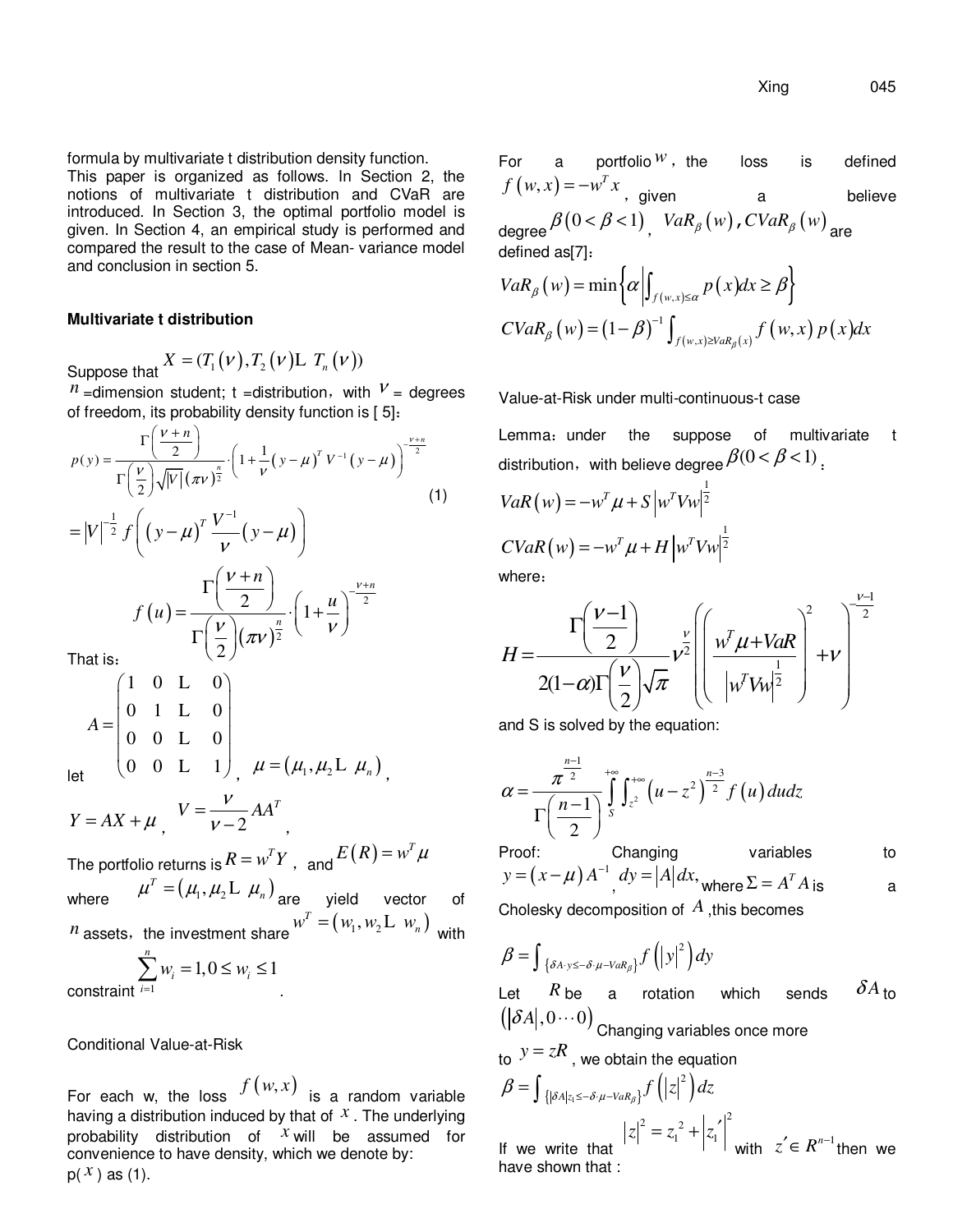$$
\beta = \Pr{ob} \Big\{ \delta \cdot X < -VaR_\beta \Big\} = \int_{R^{n-1}} \left[ \int_{+\infty}^{-\delta t - VaR_\beta} f\left(z_1^2 + |z|\right)^2 dz_1 \right] dz'
$$

Next, by using spherical variables  $z' = r \xi$  with  $\zeta \in S_{n-2}$ ,  $dz' = r^{n-2} d\sigma(\xi)$  $_2, dz' = r^n$  $\xi \in S_{n-2}$ ,  $dz' = r^{n-2} d\sigma(\xi) dr$ , we see that

we have to solve for  $\mathit{VaR}_\beta$  in the equation

$$
\beta = |S_{n-2}| \int_0^{+\infty} r^{n-2} \left[ \int_{-\infty}^{-\frac{\partial u^T - VaR_\beta}{|\partial A|}} f\left(z_1^2 + r^2\right) dz_1 \right] dr
$$

 $\left. S_{n-2} \right|$  being the surface measure of the unit-sphere  $\ln R^{n-1}$  :

$$
|S_{n-2}| = \frac{2\pi^{\frac{n-1}{2}}}{\Gamma(\frac{n-1}{2})}
$$

We now introduce the function

$$
G(S) = \frac{2\pi^{\frac{n-1}{2}}}{\Gamma(\frac{n-1}{2})} \int_{-\infty}^{-S} \left[ \int_0^{+\infty} r^{n-2} f(z_1^2 + r^2) dr \right] dz_1
$$
  
= 
$$
\frac{\pi^{\frac{n-1}{2}}}{\Gamma(\frac{n-1}{2})} \int_s^{-\infty} \left[ \int_{z_1^2}^{+\infty} (u - z_1^2)^{\frac{n-3}{2}} r^{n-2} f(u) du \right] dz_1
$$

where for the second line we changed:

variables  $2^{2}$   $2^{2}$  $u = r^2 + z_1^2$  replaced  $z_1$  by  $-z_1$  .We then have proved the lemma result.

#### **The optimal portfolio under Mean-CVaR model**

For investors, the aim is to seek to maximize returns while controlling risk as minimal risk. Suppose that the returns of portfolio follow multivariate t distribution. We propose the optimal portfolio under Mean-CVaR model:

$$
(P1) \begin{cases} \max \ E(R) = w^T \mu & (1) \\ \min \ CVaR(w) & (2) \\ s.t \ \sum_{i=1}^n w_i = 1 & (3) \\ 0 \le w_i \le 1 & (4) \end{cases}
$$

Model $\left( \frac{P1}{P1}\right)$  is a multi-objective optimization problem,it is solved by the linear weighted sum method, the steps are:<br> $(1)$ 

(1) Construct a single objective  $f_{\text{function}} \max\big(u\left(w\right)\big)$  =  $\max\big(\alpha_{1} E\left(R\right) - \alpha_{2} CVaR\big)$ 

, investors can choose different weights  $\alpha_{1},\alpha_{2}$  according to their preference. For example, if investors are more concerned about income compared to risk, they can

make  $\alpha_1$ higher than $\alpha_2$ . Similarly, if investors are more concerned about risk compared to income, they can

make $\begin{matrix} \alpha_2 & \alpha_{\text{\tiny{l}}} \end{matrix}$ higher than $\begin{matrix} \alpha_{\text{\tiny{l}}} \end{matrix}$ . In this paper, we choose  $\alpha_1 = 0.5$ ,  $\alpha_2 = 0.5$ .

(2) Under the constrains  $0 \leq w_1 \leq 1$ ;  $0 \leq w_2 \leq 1$  $w_1 + w_2 = 1$ we solved the single-objective programming problem  $\lim_{u \to \infty} x u(w)$ *w* .

## **Empirical study**

#### **Mean-CVaR model under multivariate t distribution**

Through the history of the stock closing price of each stock we can calculate skewness and kurtosis. In this paper, we need to collect a peak degree of stock, for example, we choose two stocks (MS and Google), date begins2008.1.1 to 2011.8.26, with 922 closed days, calculate each day yield:

,

$$
y_{i,j} = \frac{p_{i,j} - p_{i,j-1}}{p_{i,j-1}}
$$

where  $P_{i,j}$  is previous day's closing price and  $P_{i,j-1}$  is the day after.And we also can get the average yield of MS is  $\mu_1 = 0.0001789$ , kurtosis is 70.288; the average yield of Google is  $\mu_2 = 0.0000044$ , kurtosis is 9.693, compare to normal return's kurtosis 3,the two stocks returns's is larger ,that is, the return is heavy tails.To solve model(*P*1) , we get the optimal portfolio is  $w = [1, 0]$ , in which case,  $\max E(w) = 0.0001789$ .  $\min$  *CVaR*(*w*) = 0.020849